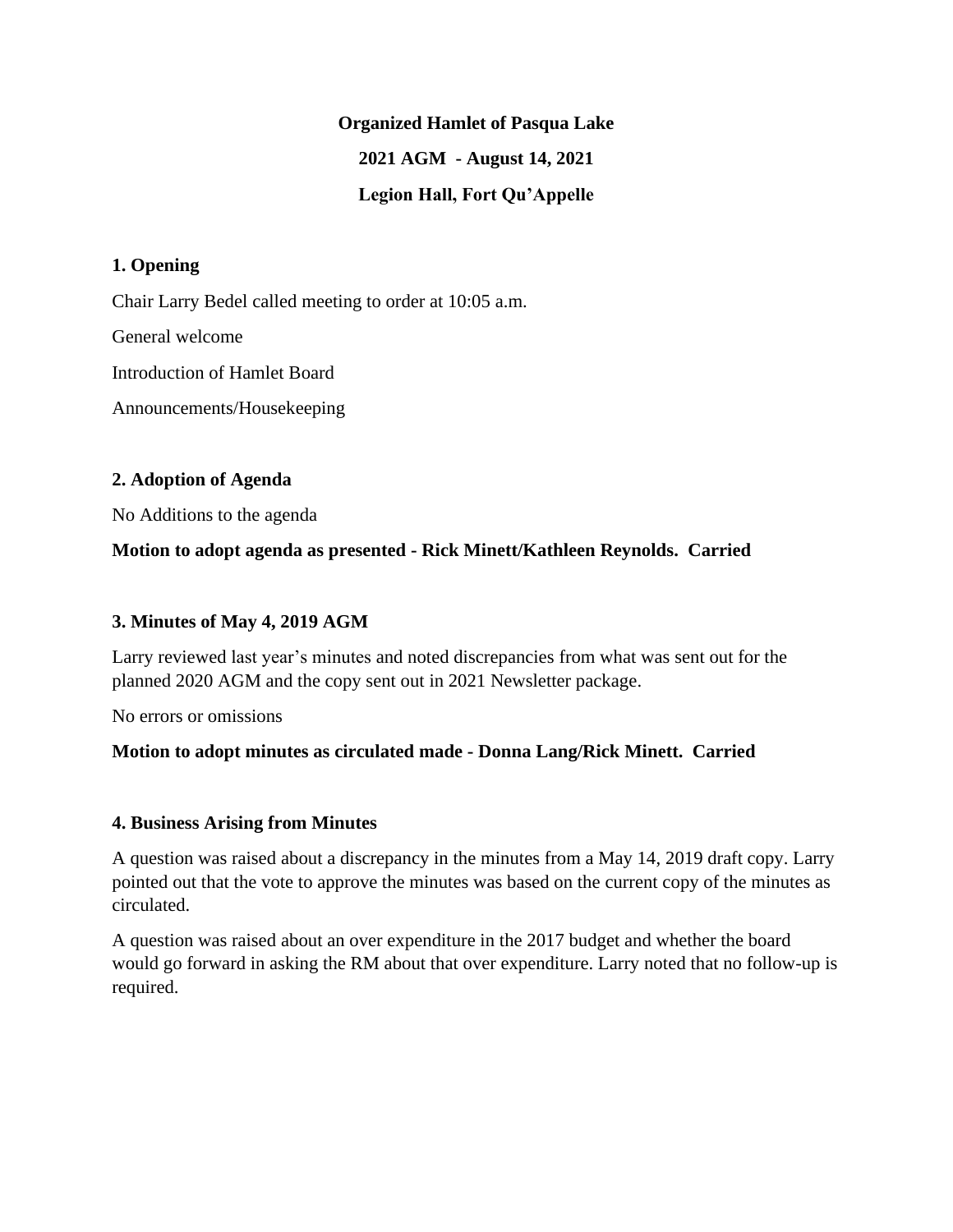#### **5. Reports**

**a. Project/Activities – Attached -** Tom Mullin provided an update on the Pasqua Lake Speed Reduction Strategy. A grant from SGI has made possible the purchase of four radar units and a flashing LED stop sign. Installation will likely begin by the end of August 2021. A ratepayer requested clarification on the purpose of the strategy. Tom explained that the devices will be used to collect data which can then be used to inform future speed reduction strategies. They will not have an enforcement function.

**b. RM Councillor – Attached -** Don Nasheim noted that approximately \$35,000 in tax dollars has been spent in response to claimed ethics violations which have been proven to be mostly unfounded.

#### **c. Financial – Larry - Attached**

Larry Bedel reviewed 2019 Actual column. Notes were available to ratepayers.

#### **Motion to adopt 2019 Actuals - Kathleen Reynolds/Paul McLellan. Carried**

Larry Bedel reviewed 2020 Actual column. Notes were available to ratepayers.

A ratepayer questioned a line item regarding drainage on Elm Street. Larry noted that the \$35,741.88 was allotted for paving in 2020. The headings in the left hand column is for 2021 contract projects not for 2020.

## **Motion to adopt 2020 Actuals - Kathleen Reynolds/Ken Hutchinson. Carried**

Larry Bedel reviewed 2021 Budget. A question was raised about the gas tax projects and the work on Elm Street. Larry clarified that the actual projects approved for the Gas Tax funds was for the major road upgrades which included paving and fog sealing.

#### **Motion to adopt 2021 budget as circulated - Donna Lang/Sherry Dukart. Carried**

**d. Village Investigative Committee –** Stan Powell reported on the work of the committee in gathering information, circulating a petition and meeting with various agencies in support of having the hamlet become a resort village. Stan also reminded ratepayers that a public meeting will be held on Friday, August  $20<sup>th at</sup> 2:30$  in the Legion Hall at which all pertinent information will be presented. Anyone wanting more information can contact Stan Powell at powdev@sasktel.net.